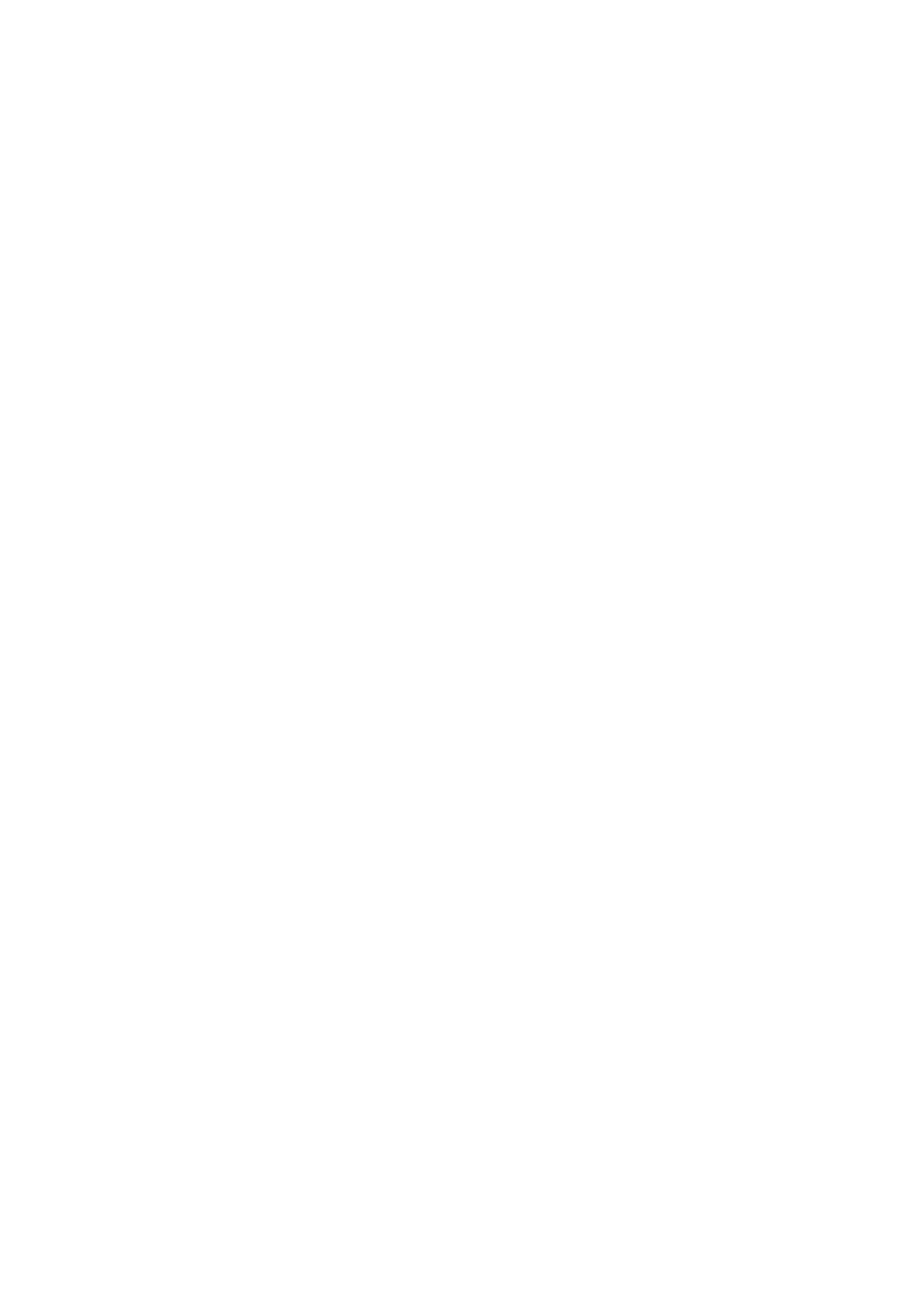# **CONSTITUTIONAL BODIES IN INDIA**

Constitutional body is the body that has its name mentioned in Indian Constitution. It derives power directly from the Constitution. Any type of change in mechanism of this body needs constitutional anedment. Example: UPSC, Finance Commission, National Commission for SC/ST, etc.

#### *Immunities given to Constitutional bodies*

- 1. They can be removed: only on proved misbehavior.
- 2. Their salary, powers and rights are mentioned in the Constitution itself-and parliament can't reduce it once they're appointed. It's charged on the Consolidated Fund of India i.e. Parliament can't vote on it during budget. However, the salary can be reduced if President declares a financial emergency.

#### *Such immunities are not enjoyed by statutory bodies.*

#### *The constitutional bodies are discussed below:*

# **ATTORNEY-GENERAL OF INDIA**

Constitutional body is the body that has its internal in the member of a Cabinely he power directly from the Construction. At derives being the construction and chemen of a Cabinely construction and chemen of this body nee According to Article 76, the President appoints a person qualified to be a Supreme Court judge as the Attorney General of India. The Attorney General is the first legal officer of India. He functions as the Chief Law Officer of the Government. The Attorney General of India advises the Government of India on any legal matter. He performs any legal duties assigned to him by the President of India. He discharges any functions conferred to him by the Constitution or the President.

©Chronicle IAS Academy In the performance of his duties, the Attorney General of India has right of audience in all courts in the territory of India. The Attorney General represents the Union and the States before the Courts but is also allowed to take up private practice provided; the other party is not the State. He is not a member of the either House of the Parliament. Still he enjoys the right to attend and speak in the parliamentary deliberations and meetings (of both the Lok Sabha and the Rajya Sabha), without a right to vote.

trional body is the hody hat has its  $|$  be is not a full time office of the House, nor is our during constitution. It derives be a metallion of dividual for a metallion constitution,  $\Delta$  metallion (and in the case of a He is not a full time officer of the House, nor is he a member of a Cabinet, he is not barred from private practice except that he cannot advice or hold briefs against the Government of India. He should not defend accused persons for criminal prosecution without the permissions of the Government of India. He is entitled to all privileges and immunities as a Member of the Parliament. The Attorney General of India is assisted by two Solicitor General and four assistant Solicitor General.

**IAS ACADEMY** A CIVIL SERVICES CHRONICLE INITIATIVE

The Attorney General is not paid salary but a retainer that is determined by the President. The retainer of the Attorney General of India is equal to the salary of a judge of the Supreme Court. As a convention, after the change of the Government, the Attorney General resigns and the new Government appoint a new Attorney General of its own choice. The Attorney General holds office during the pleasure of the President and receives remuneration as determined by the President.

## **COMPTROLLER AND AUDITOR GENERAL**

Article 148 of the Indian Constitution provides for an Independent office of the Comptroller and Auditor General of India (CAG). He is the head of the Indian Audit and Account Department. At both Central and State level the Comptroller and Auditor General of India controls the entire financial system of the country.

#### *Appointment of CAG*

The Comptroller and Auditor General of India is appointed by the President of India for a full term of 6 years or 65 years of age whichever comes earlier. By writing a resignation letter to the President, the Comptroller and Auditor General can resign at any time. The President can remove him from his past on the same ground and in the same manner as a judge of the Supreme Court of India. He can be removed by the President on the basis of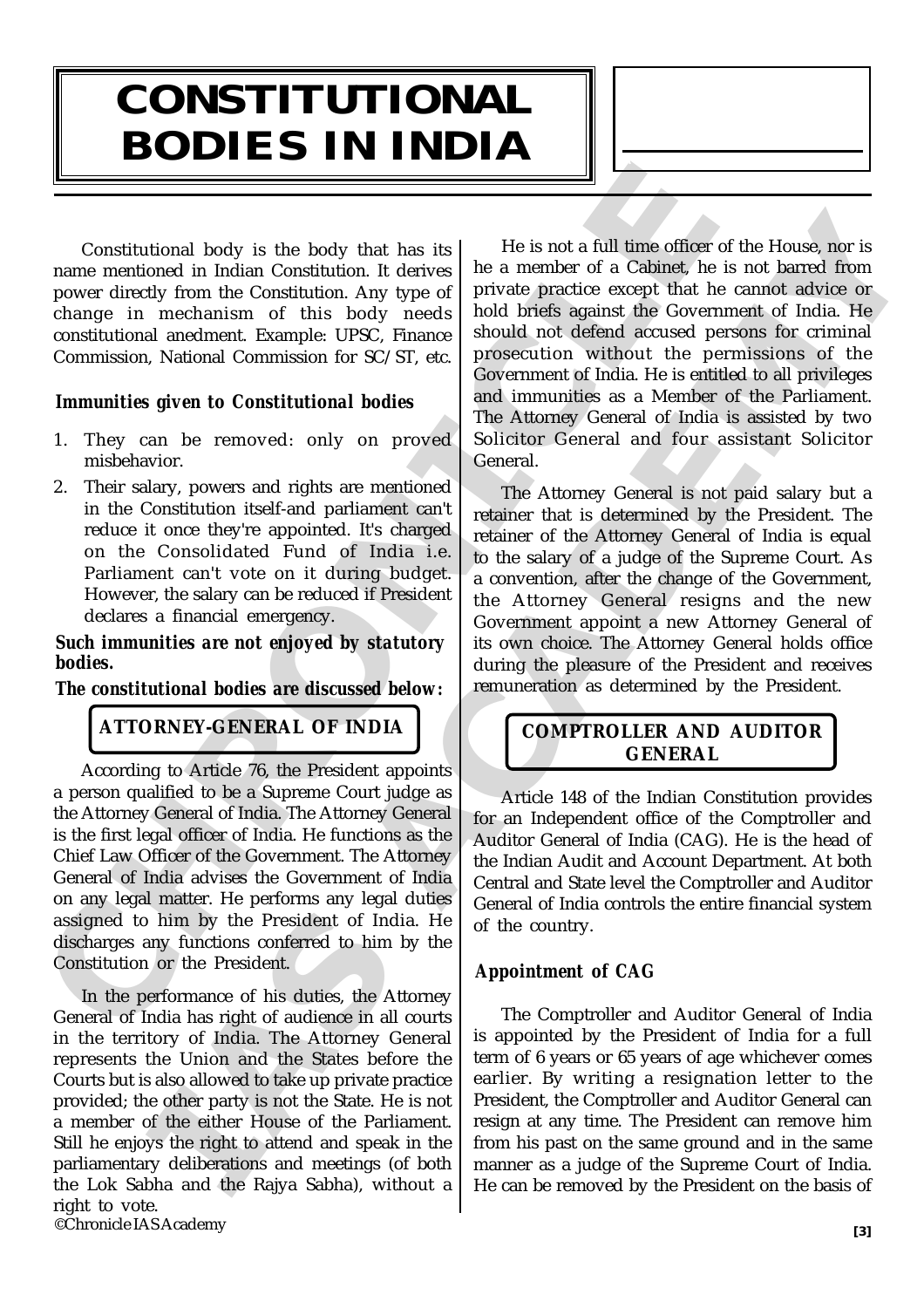a resolution passed in the both Houses of the Parliament with special majority, either on the ground of proved misbehavior or incapacity.

#### *Powers and Functions of the CAG*

The Parliament enacted the CAG's Act, 1971 (duties, powers and conditions of service). This Act was amended in 1976 to separate accounts from audit in the Central Government. CAG audits the accounts related to all expenditure from the Consolidated Fund of India, consolidated fund of each state and consolidated fund of each union territory having Legislative Assembly.

He audits all expenditure from the Contingency Fund of India and the Public Account of India in both Central and State level. He audits the receipts and expenditure of all bodies and authorities substantially financed from the Central or State revenues, Government companies and other corporations and bodies when so required by related laws.

He advices the President with regard to the prescription of the form in which the accounts of the center and the states shall be kept. He submits his audit reports relating to the accounts of the Center to President and relating to the accounts of a state to the Governor.

**Powers and Functions of the CAG Examplement and ted CAG CAG CAG** (and the control of service). This Act the State shall have an A was amended in 1976 to separate accounts from General of India, and having successib He audits all transactions of the Central and State governments related to debt, sinking funds, deposits, advances, suspense accounts and remittance business. He audits the accounts of any other authority also on a request of President or Governor. CAG acts as a guide, friend and philosopher of the Public Accounts Committee of the Parliament.

## *Immunities enjoyed by the CAG*

CAG is appointed by the President, but he does not hold office in accordance with Presidents' pleasure. However the President can remove him after a resolution to this effect is passed by both the Houses of the Parliament. Once, CAG ceases to hold his office, he become ineligible for further office.

The Parliament determines his salary and other service conditions.

The administrative expense of the office of CAG is charged upon the Consolidated Fund of India. No minister can be called upon to take any responsibility for any action done by CAG. The Comptroller and Auditor General of India is not represented by any minister in the Parliament.

# **ADVOCATE-GENERAL**

Each State shall have an Advocate-General for the State, an official corresponding to the Attorney-General of India, and having similar functions for the State. He shall be appointed by the Governor of the State and shall hold office during the pleasure of the Governor. Only a person who is qualified to be a Judge of a High Court can be appointed Advocate-General. [Art. 165 (1)]

It is the duty of the Advocate-General to give advice to the Government of the State upon such legal matters, and to perform such other duties of a legal character, as may from time to time be referred to him by the Governor, and to discharge the functions conferred on him by this Constitution or any other law for the time being in force.

The Advocate-General shall hold office during the pleasure of the Governor, and shall receive such remuneration as the Governor may determine. He shall have the right to speak and to take part in the proceedings of, but no right to vote in the Houses of the Legislature of the State.

# **FINANCE COMMISSION**

Hament enarged the CAG's Act, 1971<br>
and base thall have an Advocate-General for-<br>
reason of such as the distance of strength and distance and the base of the contents of the contents<br>
of counter General Covernment CAG and Although the Constitution has made an effort to allocate every possible source of revenue either to the Union or the States, but this allocation is quite broad based. For the purpose of allocation of certain sources of revenue, between the Union and the State Governments, the Constitution provides for the establishment of a Finance Commission under Article 280. According to the Constitution, the President of India is authorized to set up a Finance Commission every five years to make recommendation regarding distribution of financial resources between the Union and the States.

# *Constitution*

Finance Commission is to be constituted by the President every 5 years. The Chairman must be a person having 'experience in public affairs'. Other four members must be appointed from amongst the following:-

1. A High Court Judge or one qualified to be appointed as High Court Judge;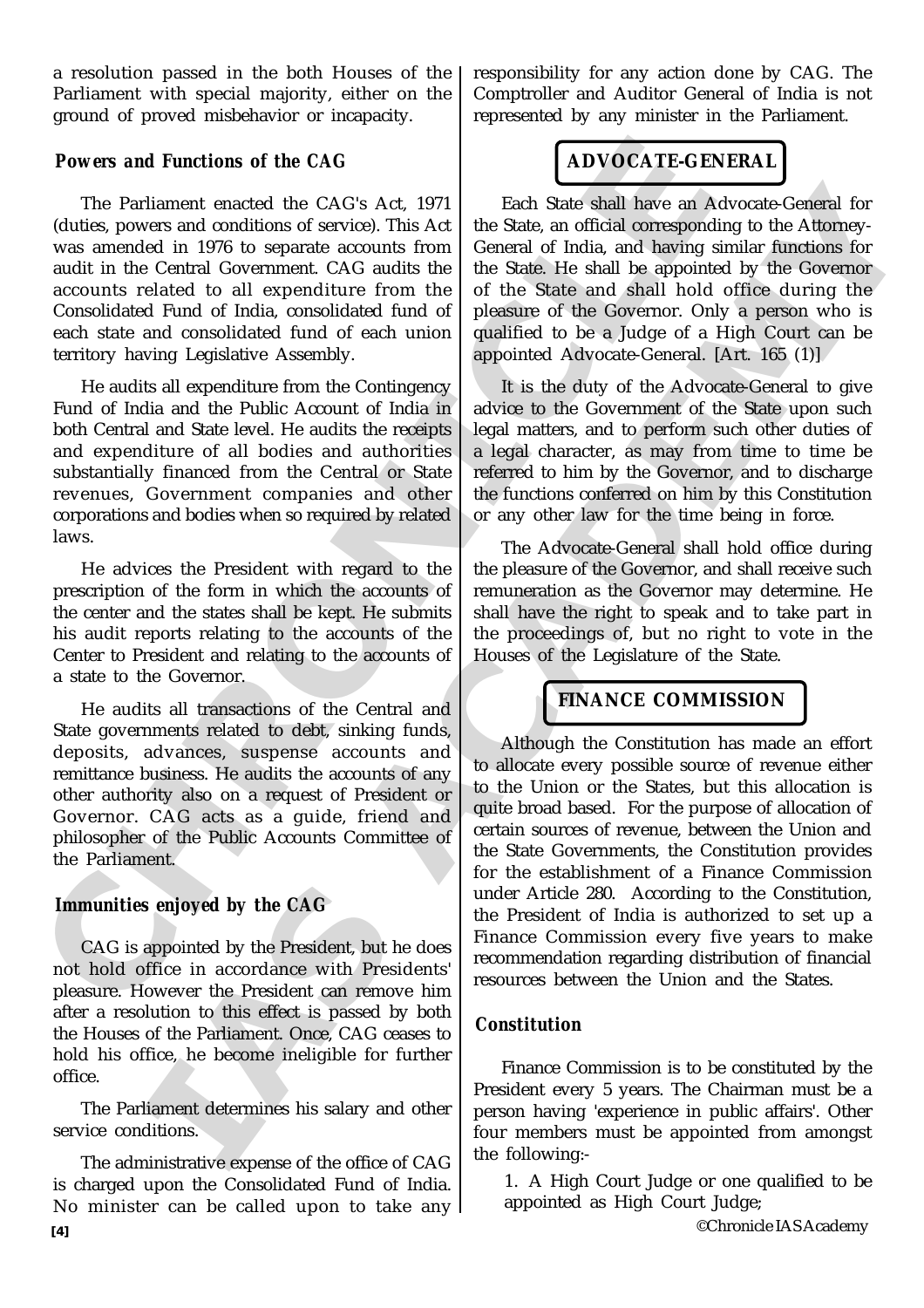2. A person having knowledge of the finances and accounts of the Government;

3. A person having work experience in financial matters and administration;

4. A person having special knowledge of economics.

#### *Functions*

The Finance Commission recommends to the President as to:-

- the distribution between the Union and the States of the net proceeds of taxes to be divided between them and the allocation between the States of respective shares of such proceeds;
- the principles which should govern the grantsin-aid of the revenue of the States out of the Consolidated Fund of India;
- the measures needed to augment the Consolidated Fund of a State to supplement the resources of the Panchayats and Municipalities in the State;
- any other matter referred to the Commission by the President in the interest of sound finance.

#### *Assessment of Finance Commission*

4. A person having special knowledge of<br>
conomics.<br>
The Finance Commission recommends to the council, at any time, if he si<br>
reached in Section Commission and the council, at any time, if he simple<br>
The Finance Commission Ever since the inauguration of the Constitution, thirteen such Commissions have been set up. Year after year the terms of reference have been made wider and wider with each Finance Commission. Even issues like debt burden of the State, financing of relief expenditure and returns of public sector under takings have been placed under the purview of Finance Commissions. Further, the Union Government has mostly accepted the recommendations of the Finance Commissions.

©Chronicle IAS Academy Leader Commission recommends to the  $\frac{1}{2}$  Council at any turn of the Canatistic<br>and President is encoded to evolved at a proposed of establish an inter-State<br>intervent to the Council at any turn at the academic politi However, it has been alleged by critics that the role assigned to the Finance Commission has been greatly undermined to the creation of the Planning Commission which has tended to play increasing role in determining the transfer of funds to the states. According to a study, between 1951-74 more funds were transferred to the states through the Planning Commission and the Finance Ministry than the Finance Commission. Generally, the Finance Commission is only required to plug the non-development budgetary gaps in the finances of the States only, while the plan outlays are determined by the Planning Commission. Similarly

the discretionary grants are also regulated by the Finance Ministry and the Planning Commission and the Finance Commission hardly play any role in this respect.

# **INTER-STATE COUNCILS**

Under Article 263 of the Constitution the President is empowered to establish an inter-State Council, at any time, if he satisfies that public interest would be served thereby. Constitution outlines the duties and responsibilities of this Commission. These are:-

- To inquiry into and advising upon disputes which may have arisen between States
- To investigate and discuss subject of common interest between the Union and the States or between two or more States
- To make recommendation for co-ordination of policy and action relating to such subject

In exercise of this power the President has established a Central Council of Health, a Central Council of Local Self-Government, and a Transport Development Council.

However, the Sarkaria Commission on Center-State relation has recommended the constitution of a permanent Inter-State Council. Such a council was set up in 1990 consisting six Union Cabinet Ministers and the Chief Ministers of all States. Prime Minister is the chairman of this council.

# **PUBLIC SERVICE COMMISSIONS**

Article 315 provides for service commissions for both the Union and the States. For the Union it is known as Union Public Service Commission (UPSC) and for the States it is known as State Public Service Commission (SPSC). There is a provision for a joint SPSC for two or more states if the state legislatures of the concerned states pass a resolution to this effect and acting on it Parliament enacts a law in this regard.

A Public Service Commission consists of a Chairman and a number of members. The number of members and the conditions of service shall be determined in the case of UPSC or a Joint Commission by the President and in the case of a state PSC by the Governor. The conditions of service of a member of a Commission shall not be varied to his disadvantage during his term of office (Art. 318).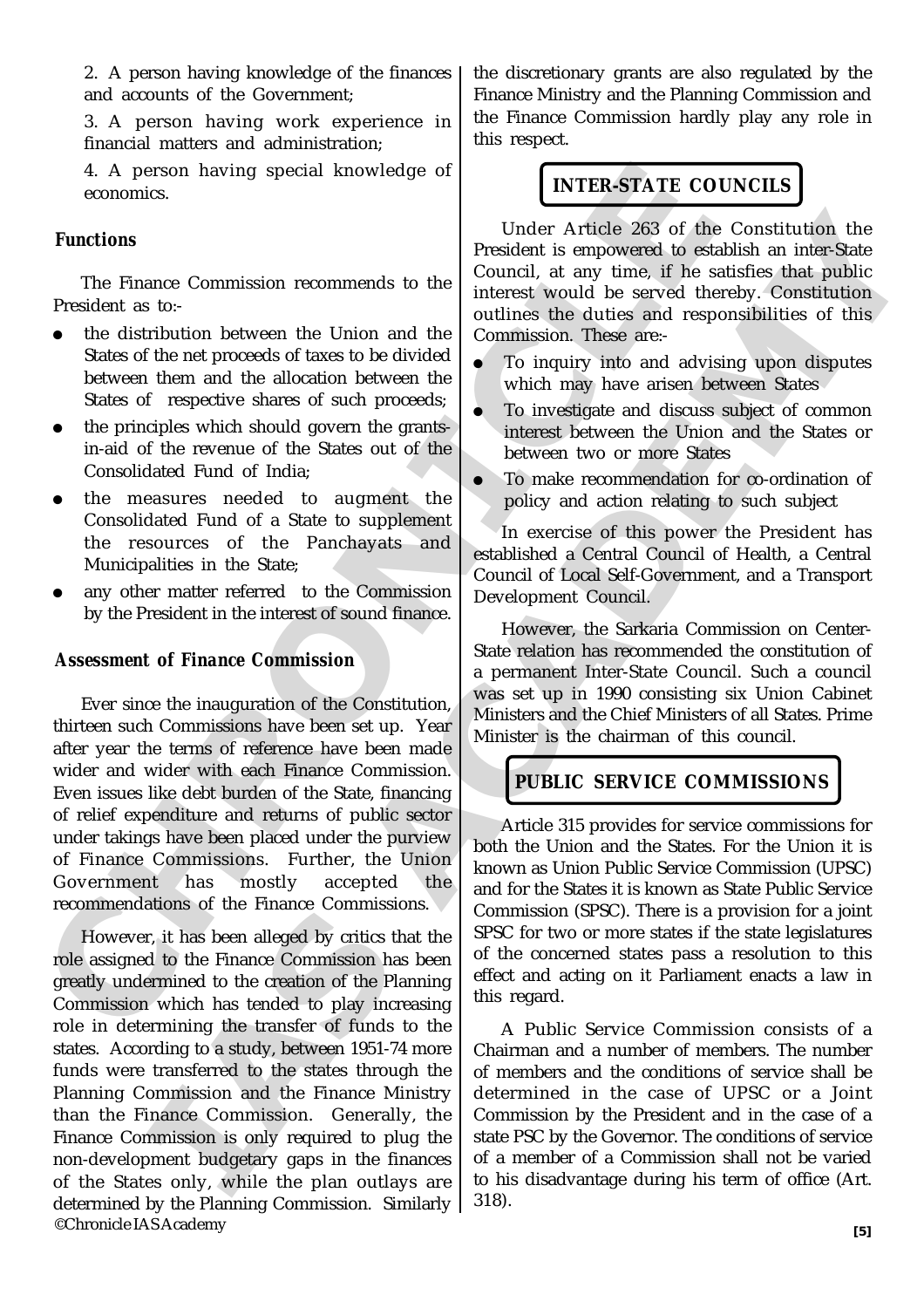#### *Appointment, term of office, etc:*

Joint Commission are appointed by the President H<br>
with the cose of a State Commission are appointed<br>
by the Governor of the State. Non qualifications are<br>
verschied for being a member or chairman. The<br>
constraining the m EVEN the base to quantized the informal with the informal with the informal of the signal of the signal method in the signal distance of the signal method in the signal of the signal of the signal of the signal of the sig The Chairman and members of the UPSC or a Joint Commission are appointed by the President while those of a State Commission are appointed by the Governor of the State. No qualifications are prescribed for being a member or chairman. The Constitution does not prescribe the number of members of a Commission. But it is laid down in Art. 316 that at least half of the members of every Commission shall be persons who have held office under the Government of India or of a state for 10 years. Under this clause officers belonging to IAS, IPS, IFS, and other Central Services serving the Union and officers of the armed forces who have retired or are on the verge of superannuation's are appointed members. This is to ensure that persons who have a first hand experience of government service guide the policies to be adopted by the Commission. They are in a better position to understand the needs of the government and the qualities required of a candidate. Generally the seniormost member is appointed as Chairman though it is not a legal requirement.

A member of a Commission holds office for a term of 6 years from the date he enters upon his office or until he attains the age of 65 years in the case of UPSC and 62 years in the case of a State Commission or a Joint Commission.

## *Resignation:*

A member of a Commission may resign his office by a writing addressed to:

- The President in the case of UPSC or a Joint Commission
- The Governor in the case of a State Commission

#### *Removal:*

The President may remove him on the ground of misbehavior. The Supreme Court alone may inquire about misbehavior on a reference made by the President. It is to be noted that a member of State Commission may be removed only by the President (and not by the Governor). Once the Supreme Court has reported that the member was guilty of misbehavior, the President has no choice but to remove the member.

In some cases the President may remove a member without making a reference to the Supreme Court. These are:

- The member is adjudged an insolvent,
- The member engages in some other employment while in office,
- The member is unfit to continue in office by reason of infirmity of mind or body.

Whether the infirmity incapacitates the member from discharging his duties is for the President to determine. Blindness may not cause such infirmity in all cases.

#### *Independence of UPSC and PSC members:*

The Constitution seeks to maintain the independence of members through the following provisions:

- The Chairman and members do not hold office during pleasure. They hold it for a fixed term.
- A member may be removed only by the President and that too on the grounds and in the manner provided in the Constitution.
- The conditions of service of a member shall not be varied to his disadvantage after his appointment.
- The expenses of the Commission are charged on the Consolidated Fund of India or of the State.
- A member on the expiration of his term is ineligible for reappointment.
- A member is prohibited from taking employment under the government after ceasing to be a member.

#### *Prohibitions in regard to holding of offices after ceasing to be a member:*

- The Chairman of UPSC shall be ineligible for further employment under the Government of India or of any states.
- The Chairman of a State Commission shall be eligible for appointment as the Chairman or a member of the UPSC or as the Chairman of any other SPSC. Other than these posts, he is not eligible for any other employment under Union of the State government.
- A member of the UPSC is eligible for appointment as Chairman of the UPSC or Chairman of any State Commission. But he cannot take up any other employment under the government of India or of any state.
- ©Chronicle IAS Academy ● A member of a State Commission shall be eligible for appointment as Chairman or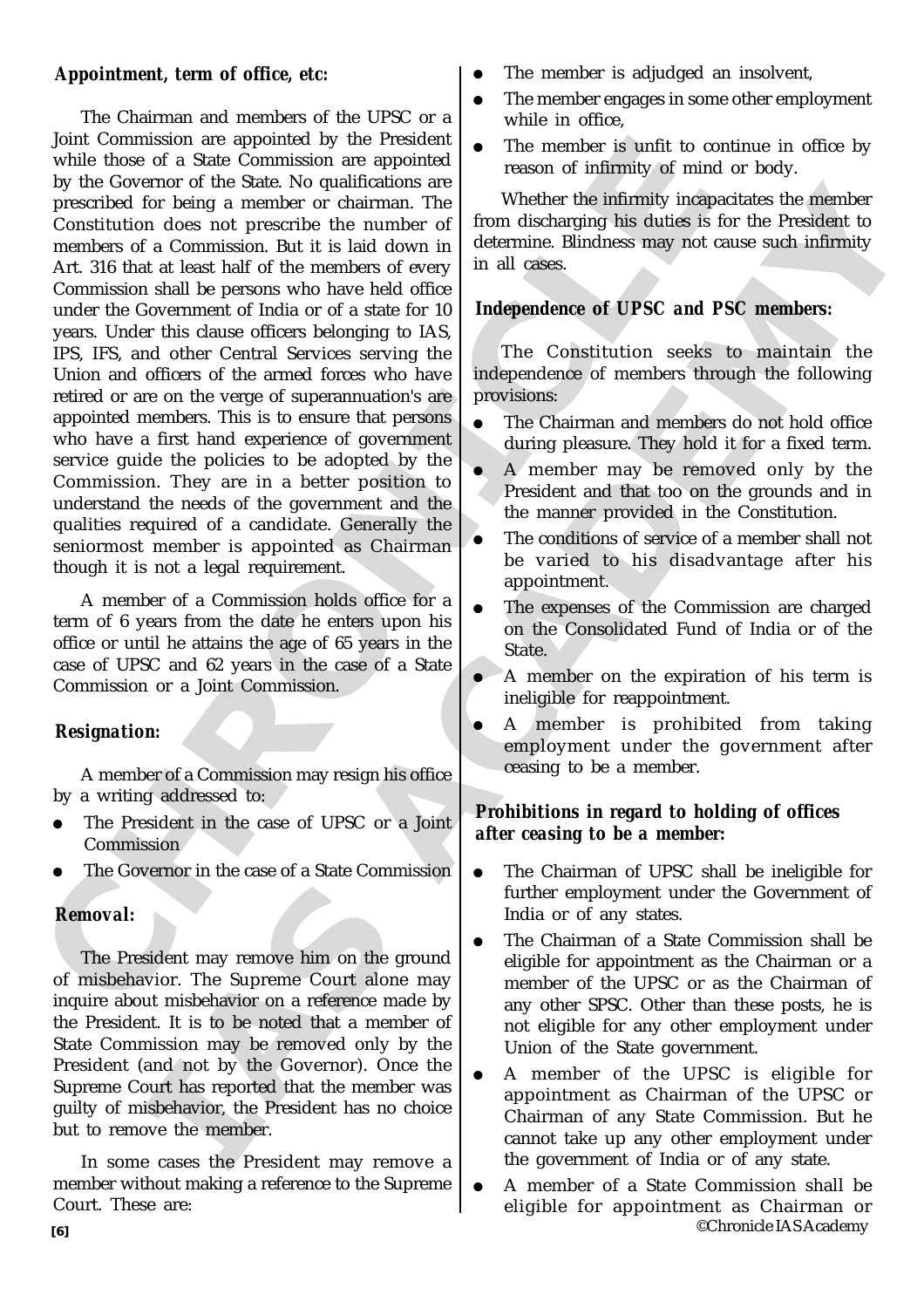member of UPSC or Chairman of any State Commission (including the one of which he is a member). But he will not be eligible for any other employment under the Government of India or of a State.

#### *Functions of the Commission:*

Article 320 lays down the function of a Public Service Commission. Article 321 provides that the Parliament or the legislature of a state may add to the list of functions. The functions are of two types: (a) duties (b) advisory functions.

#### *Duties:*

**The duties of a Public Service Commission enumerated in Art. 320 are:**

- To conduct examinations for appointment to the services of the union and the services of the State (in case of a State PSC).
- It is the duty of the UPSC if requested by two or more States to assist those States in framing and operating schemes of joint recruitment for any Services requiring special qualifications.

#### *Advisory functions:*

#### **A Commission has many advisory functions. It must be consulted**

- On all matters relating to method of recruitment to civil services and civil posts.
- On the principles to be followed in making appointments to civil services and posts, in making promotions and transfers from one service to another and on the suitability of such candidates.
- On all disciplinary matter affecting a person under the government (Central or State) in a civil capacity. This includes memorandums and petitions relating to such matters.
- On any claim by or in respect of a person in service under the government (Central or State) that any costs incurred by him in defending any proceeding instituted against him for acts done in the execution of his duty should be paid by the government.
- On any claims of the award of a pension in respect of injuries sustained by a person while in government service in a civil service in a civil capacity.

©Chronicle IAS Academy The UPSC submits its annual report to the President which is laid before Parliament. Similarly, every PSC submits its annual report to the Governor which is laid before the State Legislature.

# **ELECTION COMMISSION**

India is a representative democracy which has opted for a Parliamentary Form of Government. Under this system people elect their representatives both for the state legislatures as well as for Parliament through exercising their right to vote during periodic elections. Thus the success of democracy depends on successful election mechanism. For a healthy and functioning democracy it is essential that there is an independent institution to conduct and supervise the election procedure. Realizing this importance, the Constitution has provided for an independent Election Commission.

#### *Composition of the Election Commission:*

**Functions of the Commission:**<br>
Andia is a representative de<br>
Network (see the spatial continuous and the spatial continuous and the base increase continuous continuous and the base increase of two density of the state le 20 lays down the function of a Public binder like system people deed their tryencollations.<br>
The legislations of the legislations of the legislations of the legislations of the legislations of the legislations of the legi Art 324 provides for a Chief Election Commissioner to be appointed by the President. He can also appoint any number of Election Commissioners. Since 1993, the Election Commission consists of a Chief Election Commissioner and two Election Commissioners. If the Election Commission is a multi-member body then the Chief Election Commissioner acts as the Chairman of the Election Commission. The decisions are arrived at by either consensus or majority in a multi-member Election Commission. There is a provision to appoint Regional Commissioners before each general election to Lok Sabha and State Assembly and before the general election and thereafter before each biennial election to the Legislative Council. The President appoints them in consultation with the Election Commission.

#### *Removal of the CEC and Election Commissioners:*

The CEC can be removed only on the same grounds and in the same manner as a judge of the Supreme Court. An Election Commissioner or a Regional Commissioner can be removed by the President only on the recommendation of the Chief Election Commissioner.

#### *Functions of the Election Commission:*

 The Election Commission superintends, directs and controls the elections to Parliament, State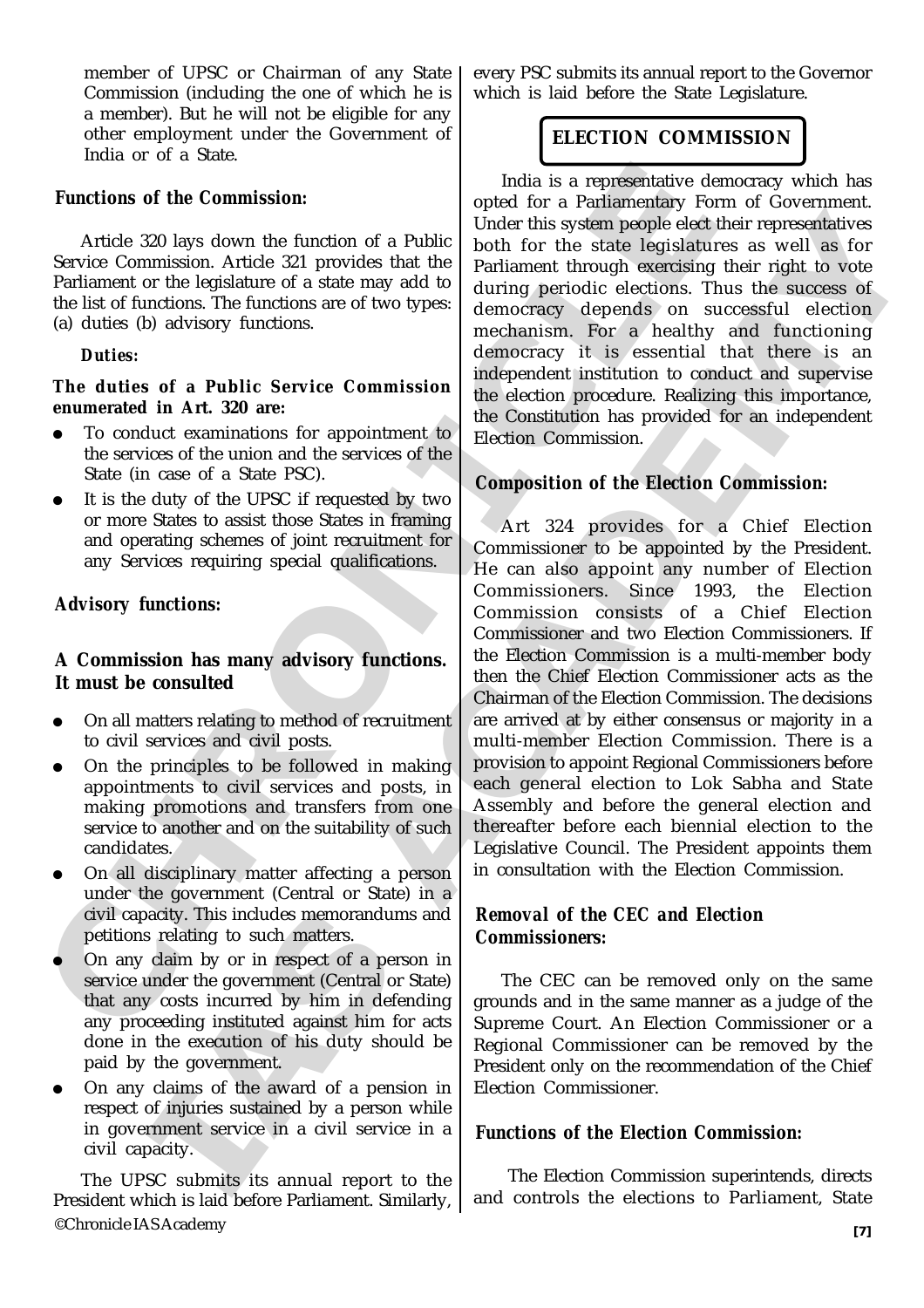Legislatures and Union Territories, Presidential and Vice-Presidential elections. In this regard, it performs the following functions:

- (a) Preparation of electoral rolls.
- (b) Conduct of elections.
- (c) Counting of votes and declaration of results.
- (d) To advise the President in regard to the question whether a Member of Parliament (Art. 103) or a State Legislature has become subject to any disqualification (Art. 192).
- (e) To advice the President in the appointment of Regional Commissioner.

The Constitution contains a bare outline of the law of election and the powers and functions of the Election Commission. The detailed provisions are contained in the following Acts:

- The Presidential and Vice-Presidential Election Act, 1950.
- The Representation of People Act, 1950.
- The Representation of People Act, 1951.
- The Delimitation Act, 1972.

#### *Secular basis for electoral rolls (Art. 326):*

 The provisions discussed below are of general applications and apply to elections to the Parliament and the state legislatures.

For every territorial constituency there will be one general electoral roll. No person shall be ineligible for inclusion in the electoral roll on grounds of religion, race, caste, sex or any of them.

#### *Adult suffrage (Art. 326):*

(a) Proparation of electronal rolls (and Hecharal Rowers of legislatures with (c) Counting of votes and declaration of results.<br>
(d) Counting of votes and declaration of results. We can be electronas (Arts. 327 & 329):<br>
( Any person who is a citizen of India and who is 18 years of age (61st Amendment Act, 1988) is eligible to vote in Lok Sabha and State Assembly elections unless he is disqualified by a law. The common disqualification are based on unsoundness

of mind, conviction for crime, corrupt practice, at an election etc. They are contained in the Representation of People Act.

#### *Powers of legislatures with respect to elections (Arts. 327 & 328):*

If of voice and declaration of results. **EVALUATY ACCONDITY (ACCONDITY)** and the partial method of the partial method of the system is a subsection (Act 139). The partial method of the system is a subsection of the system The Parliament has the power to make laws regarding all aspects of elections (Art. 327). The state legislature has a subordinate role. It can enact a law in respect of election to state legislature only to the extent that Parliament has not made any provisions. In other words it can supplement parliamentary legislation (Art. 328).

Parliament has enacted the Representation of People Act of 1950 and 1951 and the Delimitation Commission Acts of 1962 and 1972 under this provision.

#### *Independence of the Election Commission:*

The role of the Election Commission is pivotal. Impartiality of elections is vitally linked to the independence of the Commission. Other provisions dealing with CEC and Election Commissioners are dealt within the Chief Election Commissioner and other Election Commissioners (conditions of service), Act.

#### *Election disputes (Art. 329):*

Article 329 bars the interference of Courts in electoral matters. If a Delimitation Commission draws the boundaries of a territorial constituency it cannot be challenged in any Court of law.

Article 329 also provides that no election to either House of Parliament or to a House of a State Legislature shall be called in question except by an election appropriate law. Since 1966, a High Court alone has the jurisdiction to hear an election petition. Appeal lies with the Supreme Court.

#### **ELECTORAL REFORMS SUGGESTED BY ELECTION COMMISSION IN 2004**

- *A candidate contesting elections must provide all the information in the affidavit furnished by him. Any willful concealing of information or providing wrong information should be punishable by two years Align of e.g. imprisonment.*
- *The security deposit for Lok Sabha should be raised to Rs. 20,000/- and Rs. 10,000/- for Legislative Assembly. For SC/ST candidates it should be reduced by 50 per cent.*
- *Any person who is accused of an offence punishable by imprisonment for five years or more should be disqualified from contesting election even when trial is pending, provided charges have been framed against him by the competent court.*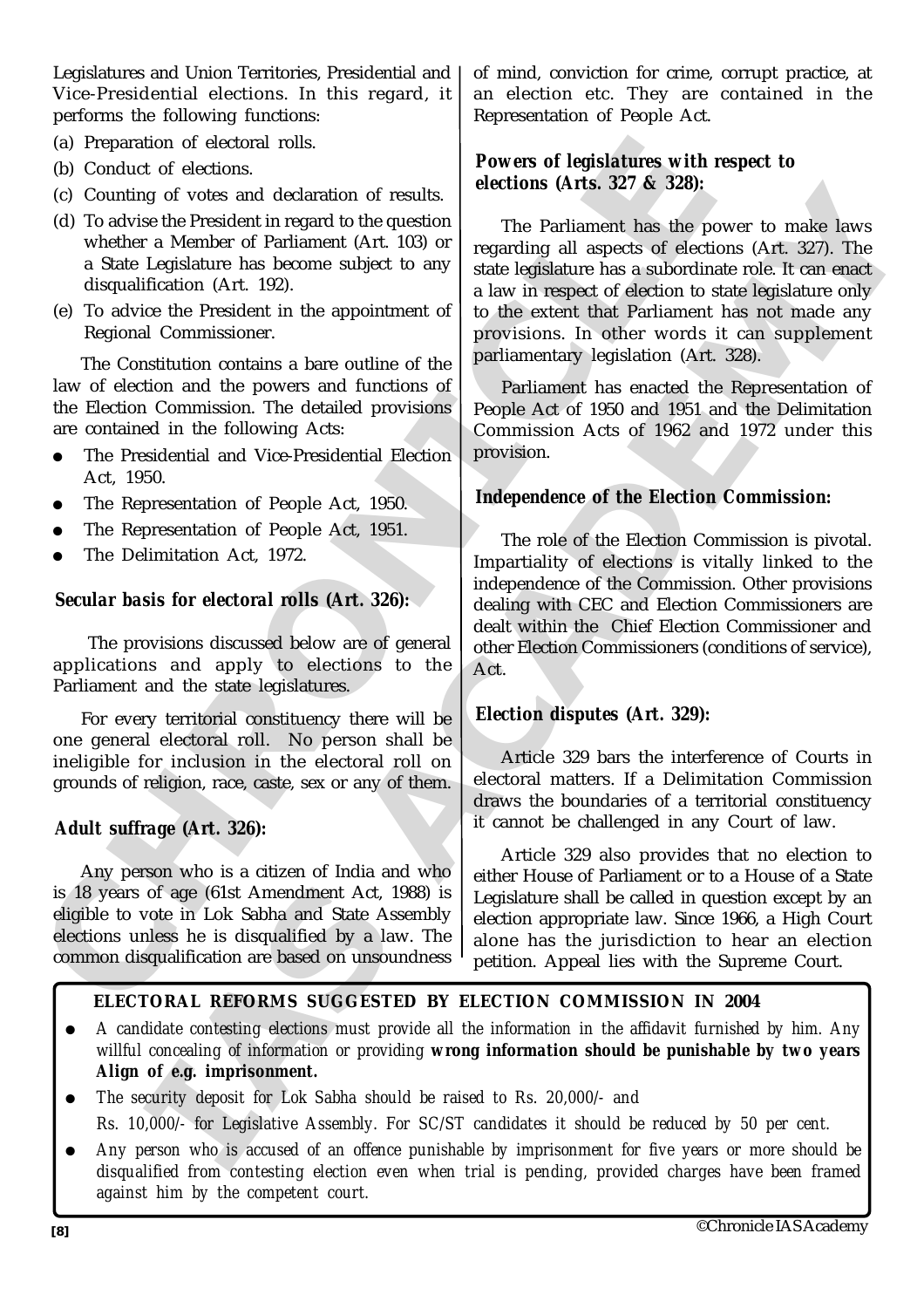- **Restriction on the number of seats from which one may contest:** At present a person can contest *a general election or a group of bye-elections or biennial elections from a maximum of two constituencies. There have been several cases where a person contests election from two constituencies, and wins from both. In such a situation he vacates the seat in one of the two constituencies. The consequence is that a by-election would be required from one constituency involving avoidable labour and expenditure on the conduct of that by-election. The law should be amended to provide that a person cannot contest from more than one constituency at a time.*
- both. In such a situation be vecates the seat in one of the two consitteneries. The car<br>by election would be required from one consittenery movies are able conduct of that by election. The law should no ance<br>conduct of th and or distant by decision. The have should be simetable to guesside dlat a genou cannot coniest<br>when then are constituency at a time.<br>
Yours axe of the constituency at a time and Optimizary and the simulation of the pair ● *Exit Polls and Opinion Polls: Various agencies conduct opinion polls prior to the poll on the likely voting pattern and publish the result of such surveys through different media. Similarly, on the date of poll, actual result of the election is sought to be predicted on the basis of Exit Polls. Such polls may influence the voting pattern in the subsequent phases. The Opinion Polls and publishing results thereof, should not be allowed from the day of issue of statutory notification calling the election and till the completion of the poll. The result of Exit Polls should not be allowed to be published until the completion of the poll in the last phase.*
	- *During the election period, the name and address of the publisher should be given along with the matter/advertisement in the print media. No surrogate advertisements should be allowed.*
	- *Negative voting:* In the ballot paper, there shall be a column "None of the above," to enable a voter *to reject all the candidates, if he chooses so.*
	- *Compulsory maintenance of accounts by political parties and audit thereof by agencies specified by the Election Commission. The political parties must be required to publish their account annually for information and scrutiny of the general public.*
	- Government sponsored advertisements where any general election is due on the expiration of the term *of the House, advertisements of achievements of the governments, either Central or State, in any manner, should be prohibited for a period of six months prior to the date of expiry of the term of the House and in case of premature dissolution, the date of dissolution of the House. However, advertisements/dissemination of information of poverty alleviation and health related schemes could be exempted from the purview of such a ban.*
	- *Ban on transfer of election officers on the eve of elections: No transfer shall be made, without the concurrence of the Commission, of any Election Officer as soon as a general election/by-election becomes due in any parliamentary or Assembly Constituencies.*

# **OFFICIAL LANGUAGE COMMISSION**

Article 344 states that at the expiration of 5 years form the commencement of this Constitution and later after 10 years from such commencement the President shall appoint a commission. The Commission will consist of a chairman and members representing different languages specified in the 8th Schedule.

The duties of the commission will be to make recommendations to the president as to-

- (a) The progressive use of the Hindi language
- (b) Restrictions on the use of English language
- (c) The language to be used for the purposes mentioned in Art. 348
- (d) The form of numerals

(e) Any other matter that may be referred to the Commission by the President.

The Official Language Commission constituted in 1955 felt that the Central Government should take concrete steps for its employees to learn and become proficient in Hindi. Under opposition from various groups, it was decided to replace English by Hindi progressively and not suddenly.

# **NATIONAL COMMISSION FOR SCHEDULED CASTES**

The National Commission for Scheduled Castes, a Constitutional body monitors the safeguards provided for Scheduled Castes and also reviews issues concerning their welfare.

The SCs constitute 16.23% of India's population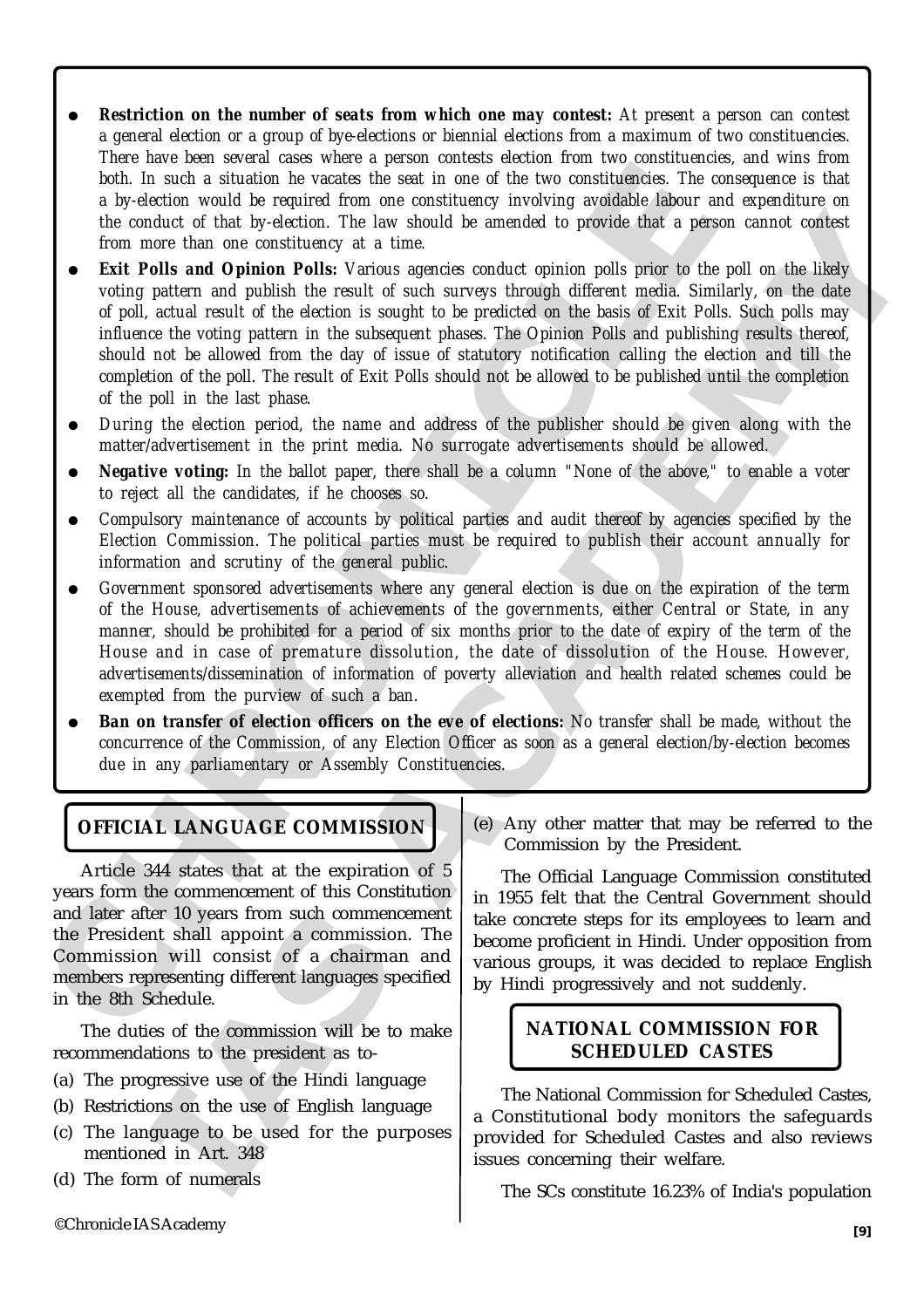spread all over the country, with 80% of them living in the rural areas. They constitute more than a fifth of the population of UP, Punjab, Himachal Pradesh and West Bengal. Punjab has the highest proportion of SCs to the State population. More than half of the SC population is concentrated in the five States of Uttar Pradesh (35.1 million), west Bengal (18.4 million), Tamil Nadu (11.8 million), Andhra Pradesh (12.3 million) and Bihar (13.0 million).

Due to their social disability and economic backwardness, they were grossly handicapped in getting reasonable share in elected offices, Government jobs and educational institutions and, therefore, it was considered necessary to follow a policy of reservations in their favour to ensure their equitable participation in governance.

#### *Functions and duties of the commission are:*

- a) To investigate and monitor all matters relating to the safeguards provided for the Scheduled Castes under this Constitution or under any other law for the time being in force or under any order of the Government and to evaluate the working of such safeguard;
- b) To inquire into specific complaints with respect to the deprivation of rights and safeguards of the Scheduled Castes;
- c) To participate and advise on the planning process of socio-economic development of the Scheduled Castes and to evaluate the progress of their development under the Union and any State;
- d) To present to the President, annually and at such other times as the Commission may deem fit, reports upon the working of those safeguards;
- e) To make in such reports recommendations as to the measures that should be taken by the Union or any State for the effective implementation of those safeguards and other measures for the protection, welfare and socioeconomic development of the Scheduled Castes; and
- f) To discharge such other functions in relation to the protection, welfare and development and advancement of the Scheduled Castes as the President may, subject to the provisions of any law made by Parliament, by rule specify.

# **NATIONAL COMMISSION ON SCHEDULED TRIBES**

Protection and West Bergal, Purpley in the Instanton of SCs to the State population. More use first formed by the Governorm by the Core protection is concerned in 1978 as a Non-ssight operator the first  $\theta$  the State of Level and the solution of the solution of the solution of the solution of the method in the solution of the solution of the solution of the solution of the solution of the solution of the solution of the solution of the s The National Commission for Scheduled Tribes was first formed by the Government of India in 1978 as a Non-statutory Multi-Member Commission. Initially, the Commission was set up through a resolution for both the Scheduled Castes and Scheduled Tribes. In the year 1987, the Government of India re-structured the duties of the Commission by authorizing it to advice on the Broad Policy Issues and Levels of Development of SCs and STs. The National Commission for Scheduled Tribes (NCST) was established by amending Article 338 and inserting a new Article 338A in the Constitution through the Constitution (89th Amendment) Act, 2003. By this amendment, the erstwhile National Commission for Scheduled Castes and Scheduled Tribes was replaced by two separate Commissions namely- (i) the National Commission for Scheduled Castes (NCSC), and (ii) the National Commission for Scheduled Tribes (NCST) in 2004.

Scheduled Tribes live in contiguous areas unlike other communities. It is, therefore, much simpler to have an area-approach for development activities and also regulatory provisions to protect their interests. In order to protect the interests of Scheduled Tribes with regard to land alienation and other social factors, provisions of "Fifth Schedule" and "Sixth Schedule" have been enshrined in the Constitution.

## *Functions of the Commission are:*

a. To investigate and monitor all the matters relating to the safeguards provided for the SCs and STs under the Constitution of India or under any other law and to evaluate the working of such scapegoats.

b. To enquire into specific complaints with respect to the deprivation of the rights and the safeguards of the SCs and the STs.

c. To participate and advise on the planning process of socio-economic development of the Scheduled Castes and the Scheduled Tribes and to evaluate the progress of their development under the Union and any State.

d. To present to the President, annually and at such other times as the Commission may deem fit, reports upon the working of those safeguards.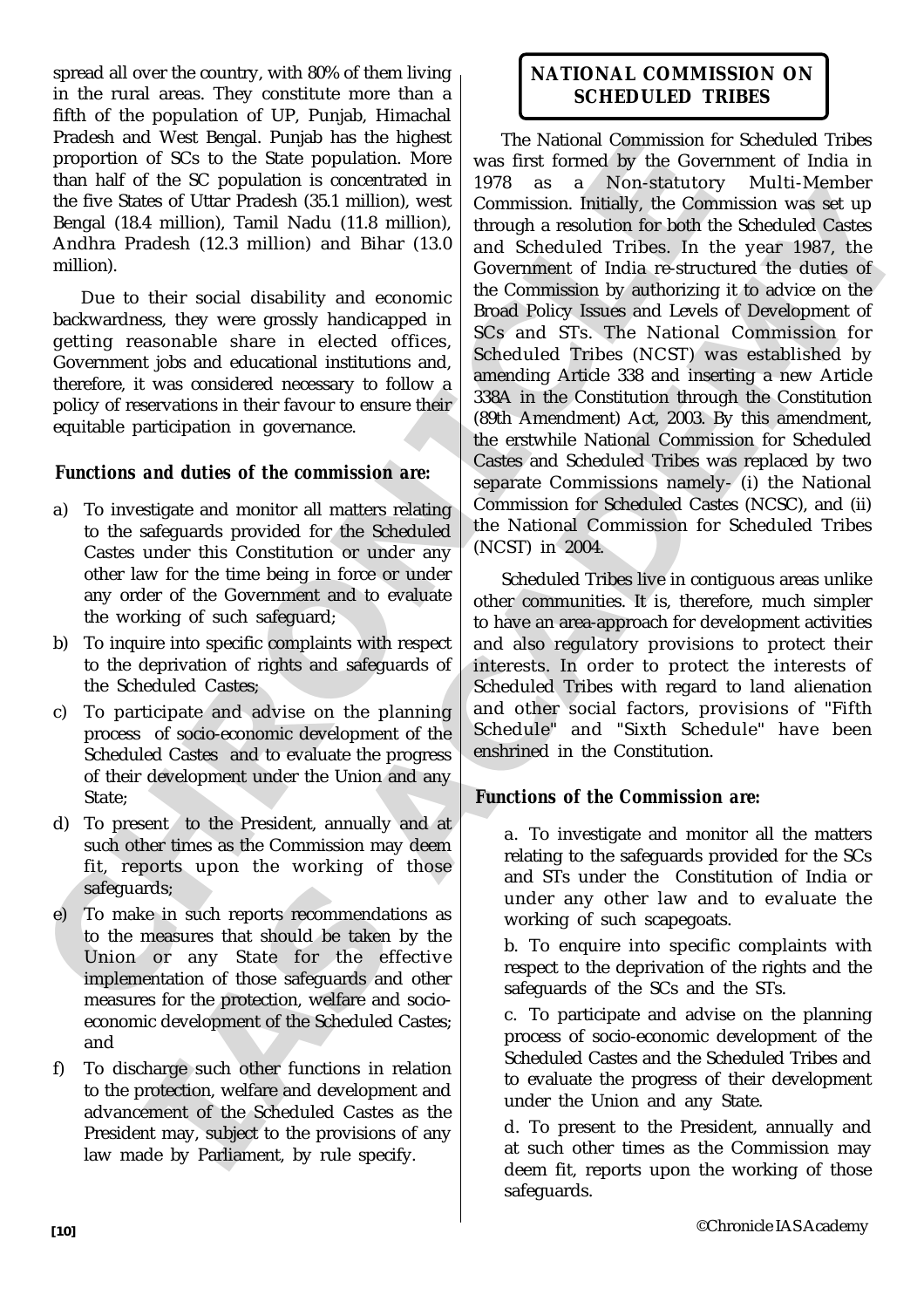e. To make in such reports or recommendations as to the measures that should be taken by the Union or any State for the effective implementation of those the protection, welfare and socio-economic development of the Scheduled Castes and the Scheduled Tribes as the President may by lured specify.

The term Scheduled Tribes is defined in the Constitution of India under Article 366(25) as such tribes or tribal communities or parts of groups within such tribes or tribal communities as are deemed under Article 342 to be Scheduled Tribes for the purposes of this Constitution.

According to the Article 342(1), the President may, with respect to any State or Union Territory, and where it is State, after consultation with the Governor thereof, notifies tribes or tribal communities or parts thereof as Scheduled Tribes. This confers on the tribe or part of it a Constitutional status invoking the safeguards provided for in the Constitution, to these communities in their respective States/UTs.

rectedured the Scheduled Case and the Courts under Articles 226 and<br>Scheduled Tribes as the President may by lured the Courts under Articles 226 and<br>Scheduled Tribes as the President may by lured the constant of the axis<br>s Thus only those communities who have been declared as such by the President through an initial public notification will be considered as Scheduled Tribes. Parliament may, by law, include in or exclude from the list of Scheduled Tribes, any tribe or tribal community or parts of thereof. The list of Scheduled Tribes is State-specific. In other words, a community declared as Scheduled Tribe in one State need not be so in another State.

The Commission presents an annual report to the President. The President places all the reports before the Parliament along with memorandum explaining the action taken on the recommendations made by the Commission. The memorandum also contains the reasons for the non acceptance of any recommendation.

# **CENTRAL ADMINISTRATIVE TRIBUNAL (CAT)**

©Chronicle IAS Academy CAT was set up in pursuance of the amendment of Constitution of India by Articles 323A (1976) which empowers the Parliament to set up Tribunals for dealing with disputes and complaints with respect to recruitment and conditions of service of persons appointed to service and posts connected with the Union of India. It is one of the important steps taken in the direction of development of Administrative Law in India.

Even before Article 323-A was enacted tribunals existed in various areas and their existence was recognised by the Constitution, but they were not intended to be an exclusive forum, and therefore, they were subject to judicial review by the High Courts under Articles 226 and 227. Distinct from this existing tribunal system, a new experiment has been introduced by Article 323-A which provides for exclusion of the jurisdiction of the High Courts under Articles 226 and 227, notwithstanding any other provisions in the Constitution. The object of this experiment is to lessen the backlog of cases pending before the High Courts and to provide an expert and expeditious forum for disposal of disputes of Government servants relating to service matters.

In Scheduled Tribus is defined in the Search into the spin and Naturaly and Manuschies and the control of the control of the first control of the spin and the spin and the spin and the spin and the spin and the spin and t Administrative Tribunals were established at Delhi, Mumbai, Calcutta and Allahabad. Today, there are 17 Benches of the Tribunal located throughout the country wherever the seat of a High Court is located, with 33 Division Benches. In addition, circuit sittings are held at Nagpur, Goa, Aurangabad, Jammu, Shimla, Indore, Gwalior, Bilaspur, Ranchi, Pondicherry, Gangtok, Port Blair, Shillong, Agartala, Kohima, Imphal, Itanagar, Aizwal and Nainital.

# *Constitution of CAT*

● A Chairman who has been a sitting or retired Judge of a High Court heads the Central Administrative Tribunal. Besides the Chairman, the authorized strength consists of 16 Vice-Chairmen and 49 Members.

## *Jurisdiction*

- In addition to Central Government employees, the Government of India has notified other organizations to bring them within the jurisdiction of the Central Administrative Tribunal.
- The provisions of the Administrative Tribunals Act, 1985 do not, however, apply to members of paramilitary forces, armed forces of the Union, officers or employees of the Supreme Court, or to persons appointed to the Secretariat Staff of either House of Parliament or the Secretariat staff of State/Union Territory Legislatures.